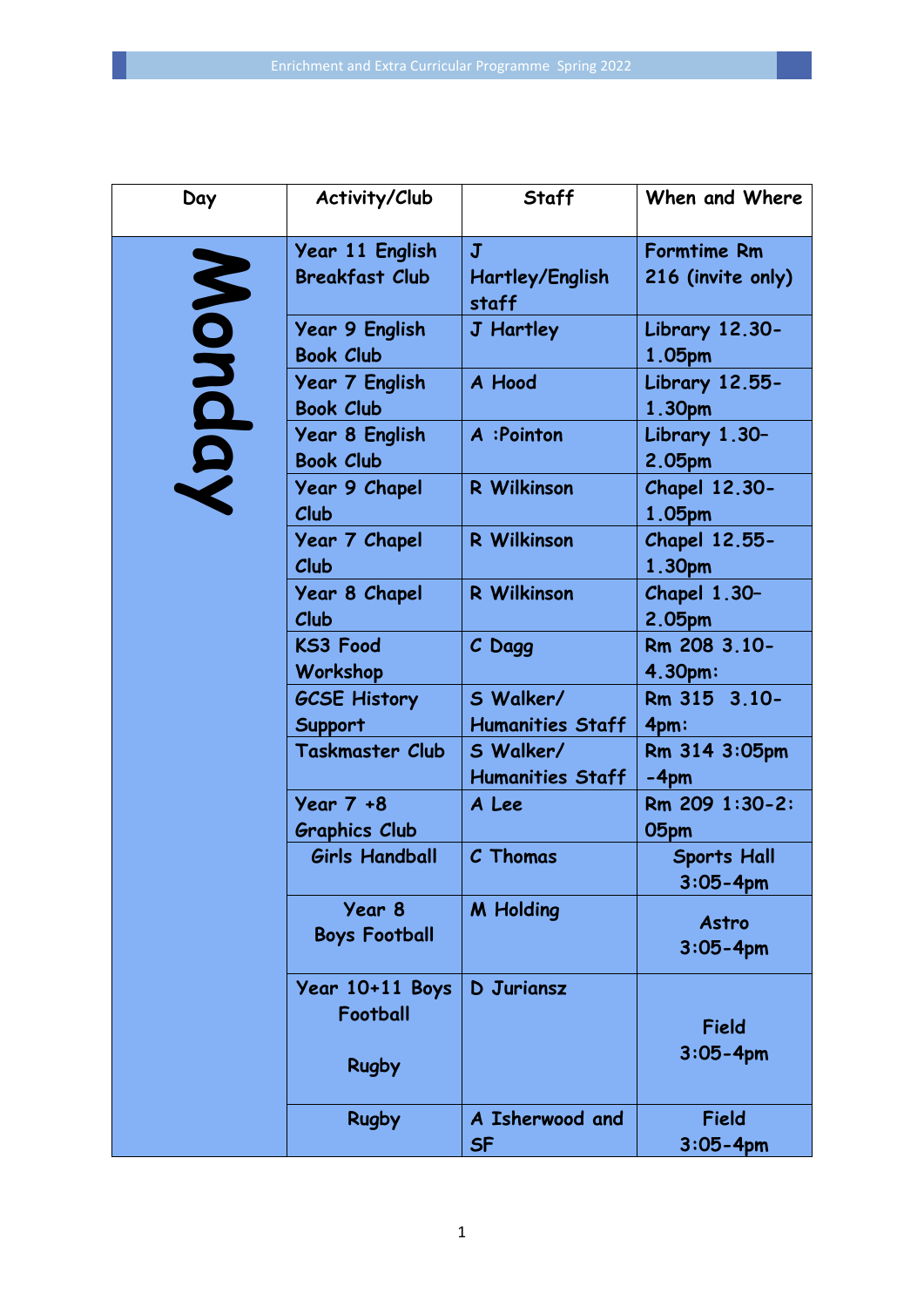|                | Boys Gym                                                                   | J Kelly                                                    | <b>Fitness Room</b><br><b>Dance Studio</b><br>$3:05 - 4pm$ |
|----------------|----------------------------------------------------------------------------|------------------------------------------------------------|------------------------------------------------------------|
|                | <b>Year 9-11</b><br><b>Netball</b>                                         | <b>J</b> Hands                                             | <b>Tennis/Netball</b><br>Courts<br>$3:05 - 4pm$            |
|                | <b>String Group</b>                                                        | <b>B</b> McArdle                                           | Rm 220 3:05-<br>4pm                                        |
|                | <b>Trinity Theatre</b><br>Group                                            | S Ogden                                                    | <b>Dance Studio</b><br>$3:05 - 4pm$                        |
| <b>Luesday</b> | <u>Year 11 English</u><br><b>Breakfast Club</b>                            | $\overline{\mathbf{J}}$<br><b>Hartley/English</b><br>staff | <b>Form-time Rm</b><br>216 (invite only)                   |
|                | <b>Year 10 Chapel</b><br>Club                                              | <b>R Wilkinson</b>                                         | <b>Chapel 12.30-</b><br>1.05pm                             |
|                | <b>Year 7 English</b><br><b>Book Club</b>                                  | <b>S Tasker</b>                                            | <b>Library 12.55-</b><br>1.30pm                            |
|                | <b>Year 7 Chess</b><br>Club                                                | <b>K</b> Egan                                              | Rm 207 12.55-<br>1.30pm                                    |
|                | <b>Year 11 Chapel</b><br>Club                                              | <b>R Wilkinson</b>                                         | <b>Chapel 1.30-</b><br>2.05pm                              |
|                | <b>Year 8 Coding</b><br>Club                                               | <b>S Hussain</b>                                           | Rm 311 1:30-<br>$2:05$ pm                                  |
|                | Year 7 and 8<br><b>Modern Foreign</b><br><b>Languages Pen-</b><br>Pal Club | <b>K Mercer</b>                                            | Rm 112 3:10-<br>3:40pm                                     |
|                | <b>Parents' Reading</b><br>Club                                            | <b>S Woodruff</b>                                          | Library 4:15pm-<br>$5:15$ pm                               |
|                | <b>Girls Football</b>                                                      | <b>J Moss</b>                                              | Astro<br>$3:05 - 4pm$                                      |
|                | <b>Year 9 Boys</b><br>Football                                             | <b>N Stubbs</b>                                            | <b>Astro</b><br>$3:05 - 4pm$                               |
|                | <u> Year 8 + 9 Girls</u><br>Gym                                            | <b>S Knight</b>                                            | <b>Fitness Room</b><br><b>Dance Studio</b><br>$3:05 - 4pm$ |
|                | <b>Year 7 Netball</b><br>JH                                                | <b>J Hands</b>                                             | <b>Tennis/Netball</b><br><b>Courts</b><br>$3:05 - 4pm$     |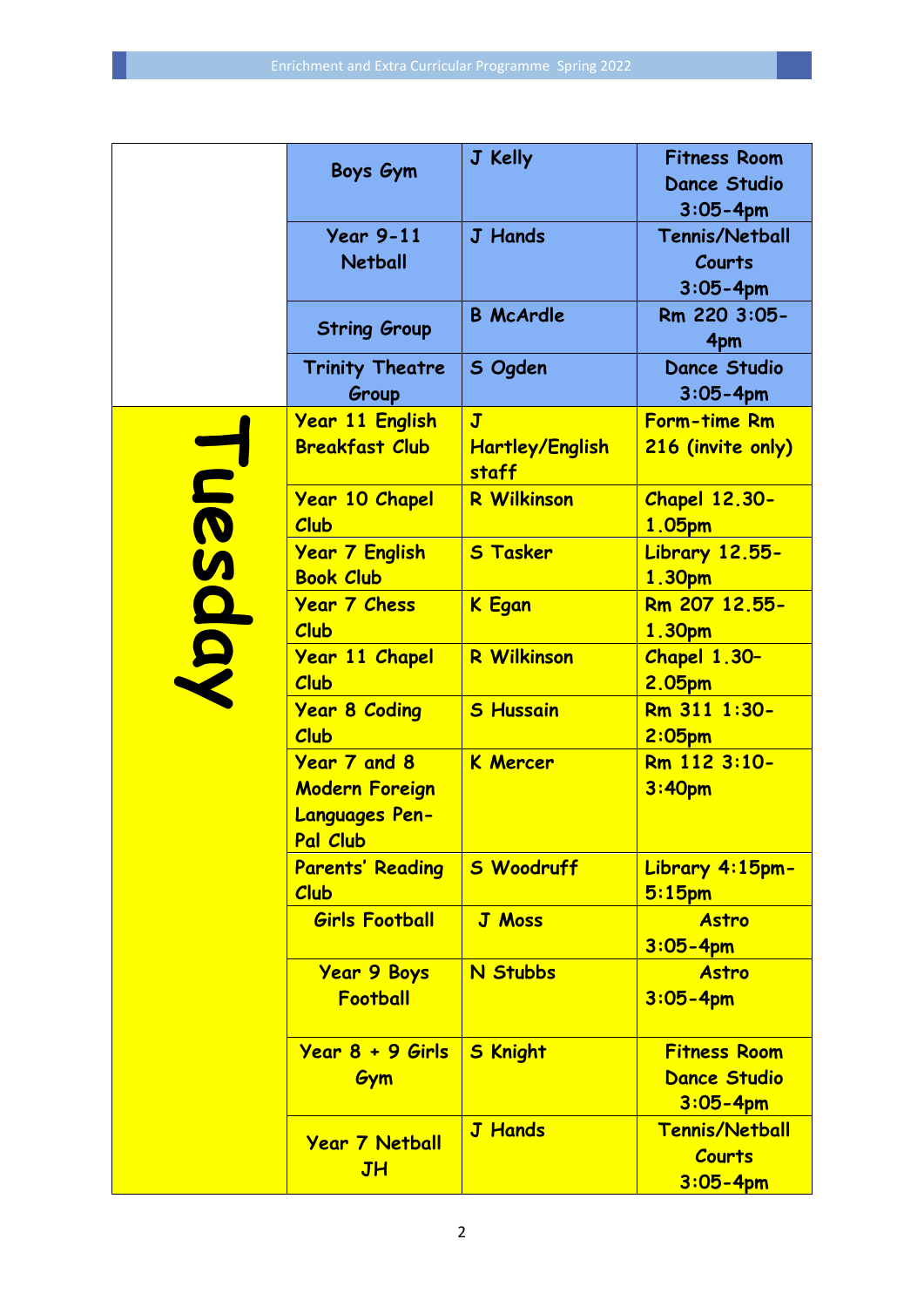|           | Orchestra                                    | <b>R</b> Hartnell                                          | <b>Rm 220</b><br>$3:05 - 4pm$                              |
|-----------|----------------------------------------------|------------------------------------------------------------|------------------------------------------------------------|
|           |                                              |                                                            |                                                            |
|           | Year 11 English                              | $\mathbf{J}$                                               | Form-time Rm                                               |
|           | <b>Breakfast Club</b>                        | Hartley/English<br>staff                                   | 216 (invite only)                                          |
| Wednesday | <b>Faith Friends</b>                         | R Wilkinson and<br>visiting<br>community<br>leaders        | <b>Chapel 12.30-</b><br>1.05pm                             |
|           | <b>Year 8 Chess</b><br>Club                  | P Storah                                                   | Rm 210a 1:30-<br>2pm                                       |
|           | Year 7 Keyboard<br>Club                      | <b>B</b> McArdle                                           | <b>Room 217</b><br>12.55-1.30pm                            |
|           | Year 9-11 Book<br>Club                       | S Woodruff                                                 | Library 3:30-<br>4:30                                      |
|           | <b>Young Enterprise</b>                      | <b>K</b> Hart                                              | Chapel $3:05-$<br>4.00                                     |
|           | <b>Boys Handball</b>                         | <b>M</b> Baldwin                                           | <b>Sports Hall</b><br>$3:05 - 4pm$                         |
|           | Year 7, 10+11<br>Girls Gym                   | J Moss/ C<br>Thomas/ J<br><b>Hands</b>                     | <b>Fitness Room</b><br><b>Dance Studio</b><br>$3:05 - 4pm$ |
| ursday    | <b>Faith Friends Y9</b><br>and 10            | <b>R Wilkinson and</b><br>visiting<br>community<br>leaders | <b>Chapel 12.30-</b><br>1.05pm                             |
|           | <b>Faith Friends</b><br><b>Year 7</b>        | <b>R Wilkinson and</b><br>visiting<br>community<br>leaders | <b>Chapel 12.30-</b><br>1.05pm                             |
|           | <b>Faith Friends</b><br><b>Year 8 and 11</b> | <b>R Wilkinson and</b><br>visiting<br>community<br>leaders | Chapel 1:30-<br>2:05                                       |
|           | <b>Year 8 Keyboard</b><br>Club               | <b>B</b> McArdle                                           | Room 220 1.30-<br>2pm                                      |
|           | Urdu                                         | <b>J</b> Green and<br><b>visiting teacher</b>              | Rm 212 3:05-<br>4:05                                       |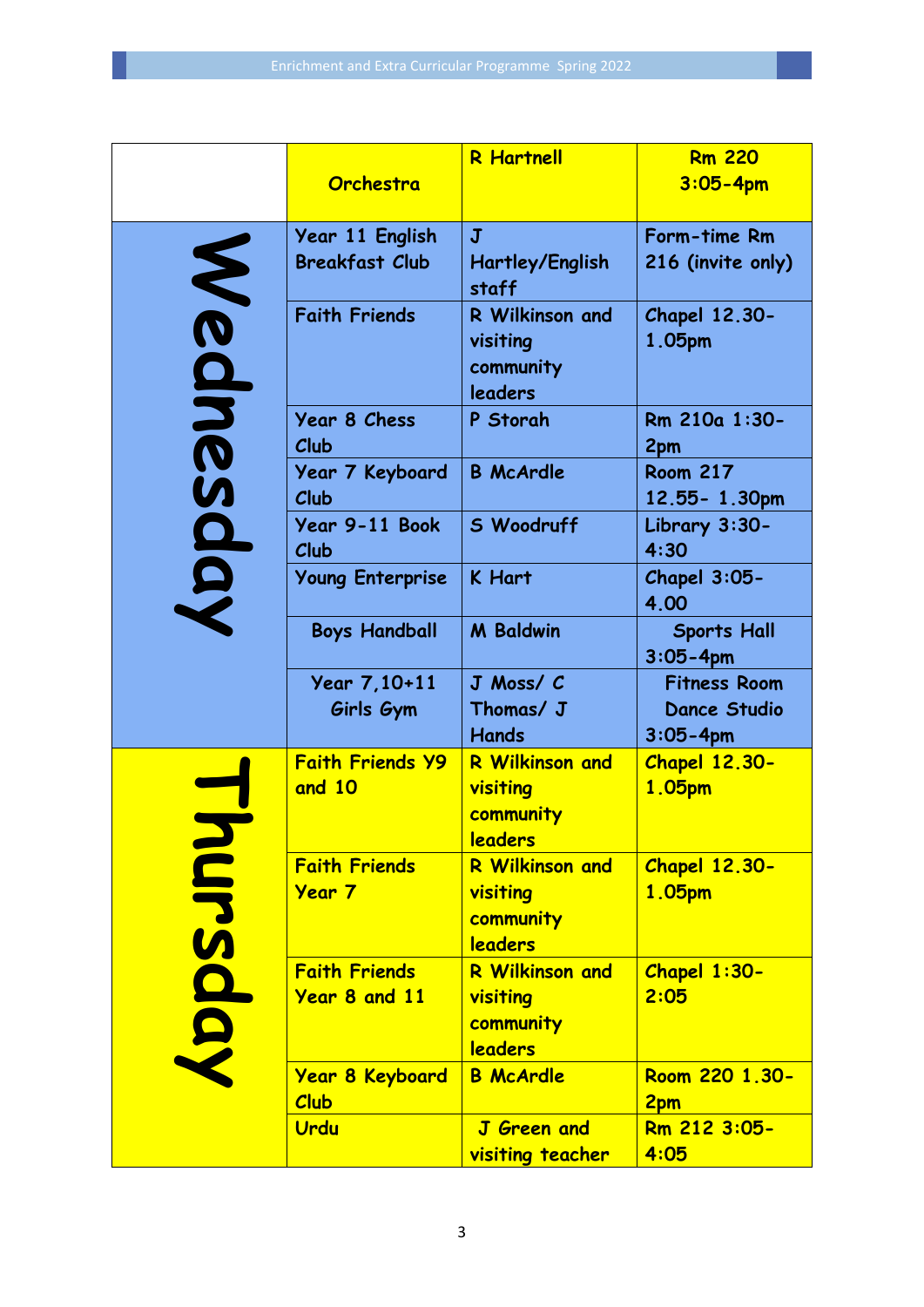| <b>Modern Foreign</b><br><b>Languages Film</b><br>Club | <b>M</b> Pitou                                                                                                                            | Rm 105a 3:10-<br>3:40pm                                                                                                                |
|--------------------------------------------------------|-------------------------------------------------------------------------------------------------------------------------------------------|----------------------------------------------------------------------------------------------------------------------------------------|
| <b>History Club</b>                                    | S Walker/<br><b>Humanities staff</b>                                                                                                      | Rm 316 1:30-<br>$2:05$ pm                                                                                                              |
| <b>GCSE History</b><br><b>Support</b>                  | S Walker/<br><b>Humanities staff</b>                                                                                                      | Rm 317 3:10-<br>4pm                                                                                                                    |
| <b>Parents' Reading</b><br>club                        | <b>S Woodruff</b>                                                                                                                         | Library 5pm-6pm                                                                                                                        |
| <b>Textiles Club</b>                                   | <b>P</b> Barker                                                                                                                           | Rm 107 3:05-<br>4pm                                                                                                                    |
| <b>Year 7 Science</b><br>Club                          | <b>A Smith</b>                                                                                                                            | <b>Rm 310</b><br>$3:10 - 3:50$ pm                                                                                                      |
| <b>Y11 GCSE</b><br><b>Science Support</b>              | <b>Science Staff H</b><br>Hacking, G<br>Rothwell, L<br>Wolstenholme, D<br>Cliff, M<br>Mahmood, E<br>Witts, A<br>Townson.<br><b>J Moss</b> | $3:05 - 4pm$<br>Rooms:<br><b>HH 306</b><br>GR 304<br><b>LW 306</b><br><b>DC 308</b><br><b>MM 307</b><br><b>EW 309</b><br><b>AT 305</b> |
| <b>Girls Basketball</b>                                |                                                                                                                                           | <b>Sports Hall</b><br>$3:05 - 4pm$                                                                                                     |
| <b>Year 7</b><br><b>Boys Football</b>                  | <b>J</b> Kelly                                                                                                                            | <b>Astro</b><br>$3:05 - 4pm$                                                                                                           |
| <b>Physical Activity</b><br>+ Catch Up Club            | N Stubbs and M<br>Holding                                                                                                                 | <b>Field</b><br>$3:05 - 4pm$                                                                                                           |
| <b>Physical Activity</b><br>Club                       | A Isherwood and<br><b>SF</b>                                                                                                              | <b>Field</b><br>$3:05 - 4pm$                                                                                                           |
| <b>Year 8 Netball</b>                                  | <b>C</b> Thomas                                                                                                                           | <b>Fitness Room</b><br><b>Dance Studio</b><br>$3:05 - 4pm$                                                                             |
| <b>Trinity Dance</b>                                   | J Baldwin/R<br>Wright                                                                                                                     | <b>Dance Studio</b><br>$3:05 - 4pm$                                                                                                    |
| <b>Concert Band</b>                                    | <b>R</b> Hartnell                                                                                                                         | <b>Rm 220</b><br>$3:05 - 4pm$                                                                                                          |